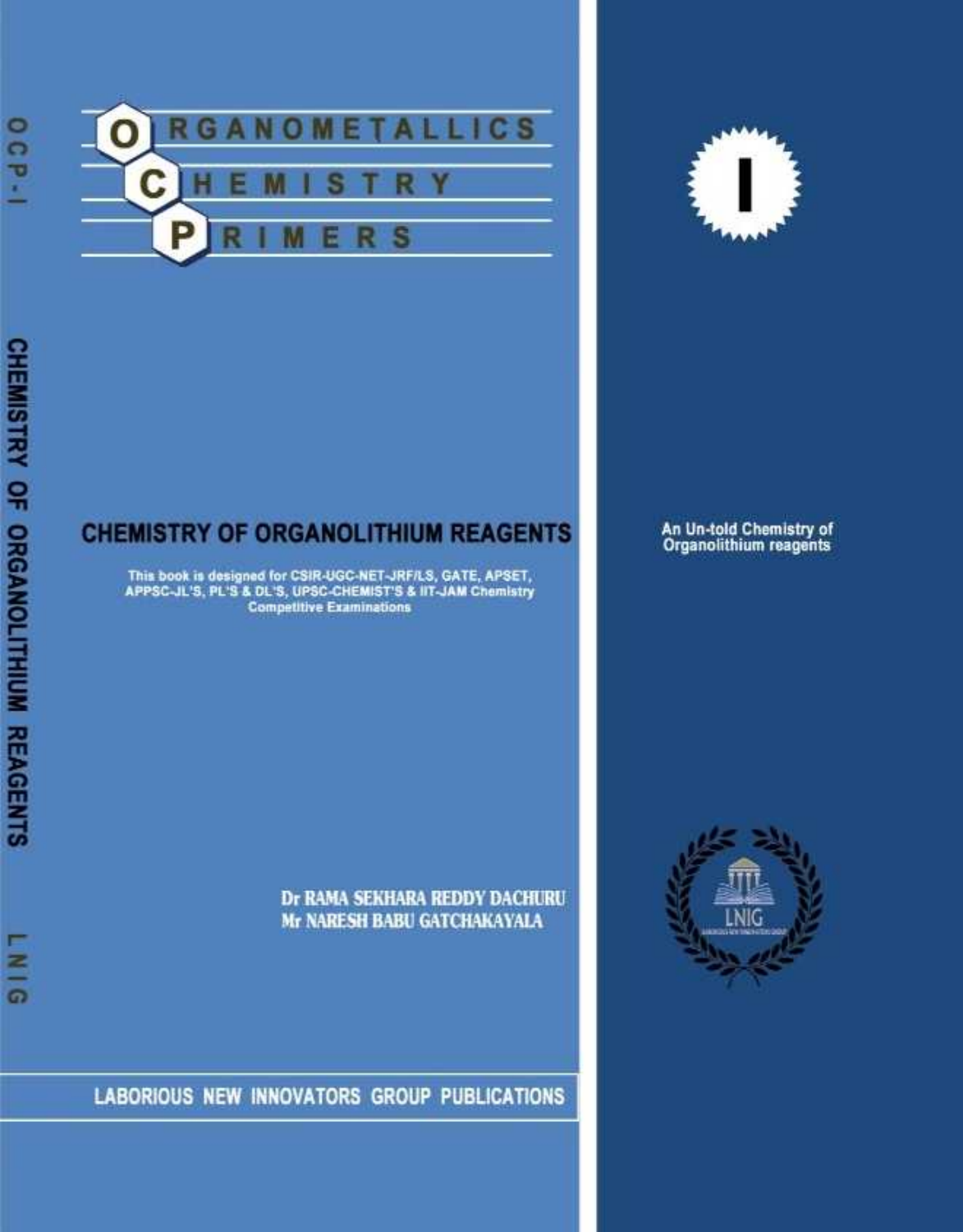**ORGANO METALLIC'S CHEMISTRY PRIMERS-OCP-1** 

# **CHEMISTRY OF ORGANOLITHIUM REAGENTS**

**BY Dr. D. RAMA SEKHARA REDDY & Mr. G. NARESH BABU**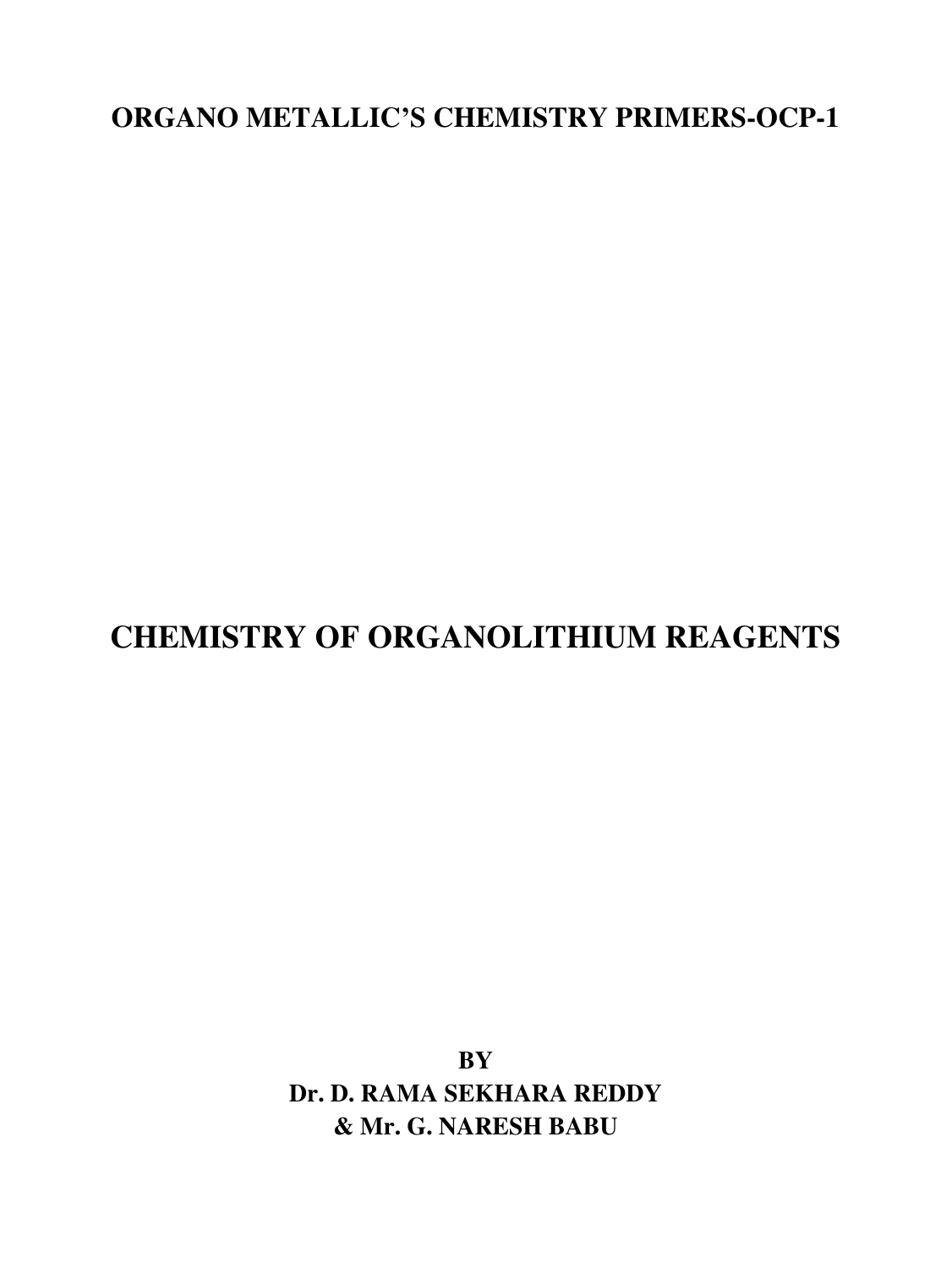**Title of the Book:** Chemistry of Organolithium Reagents

**Author's Name(s):** Dr D. Rama Sekhara Reddy & G. Naresh Babu

Published by: Dr D. Rama Sekhara Reddy

#### **Publisher's Address:**

Department of Chemistry Krishna University. Machilipatnam, Andhra Pradesh-521004

#### **Printer's Details:**

Vanaja Graphics, B.S.R. Enterprises, D.No: 32-26-110/6, Narra Gopala Krishnaiah Street, Maruti Nagar, Eluru Road, Vijayawada-4, Krishna District, Andhra Pradesh, PIN Code-520004.

**Edition Details:** First Edition

**Year of Publication:** August 2021

**ISBN:** 978-93-5526-153-3

This book has been printed digitally and produced in a standard specification in order to ensure its continuing availability. The moral rights of the author/s have been asserted. Database right Dr D. Rama Sekhara Reddy (maker).

©All rights reserved. No part of this publication may be reproduced, stored in a retrieval system, or transmitted, in any form or by any means, without the prior permission in writing of Author, or as expressly permitted by law, or under terms agreed with the appropriate reprographics rights organization. Enquiries concerning reproduction outside the scope of the above should be sent to Dr D. Rama Sekhara Reddy, Department of Chemistry, Krishna University, Machilipatnam, Andhra Pradesh-521004.

You must not circulate this book in any other binding or cover and you must impose this same condition on any acquirer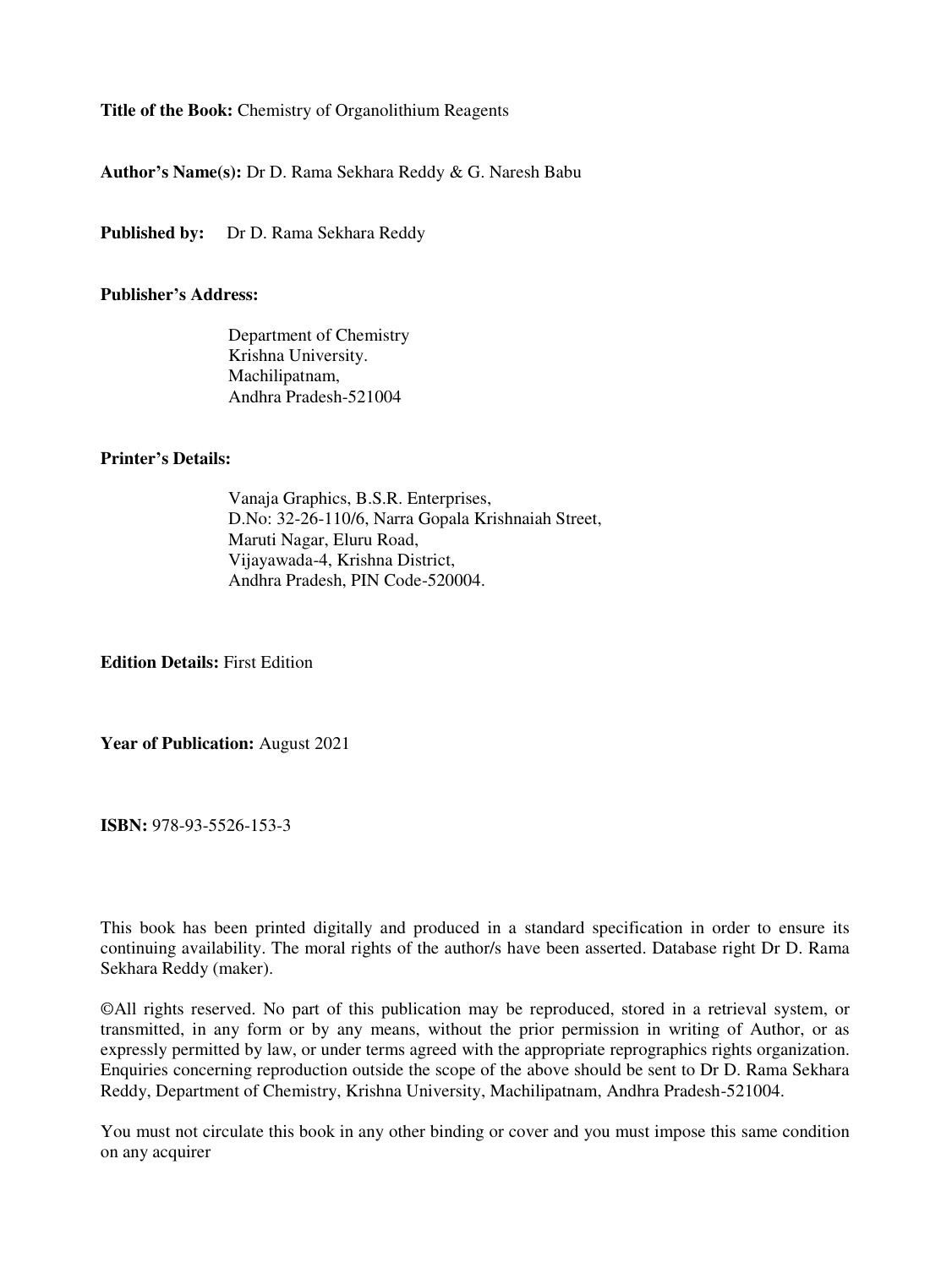**Dedicated to the memory of My Teacher Prof. R. Venkateswarlu,** 

**Department of Organic Chemistry, Andhra University, Visakhapatnam,** 

**for his lifelong commitment to mentoring postgraduate students**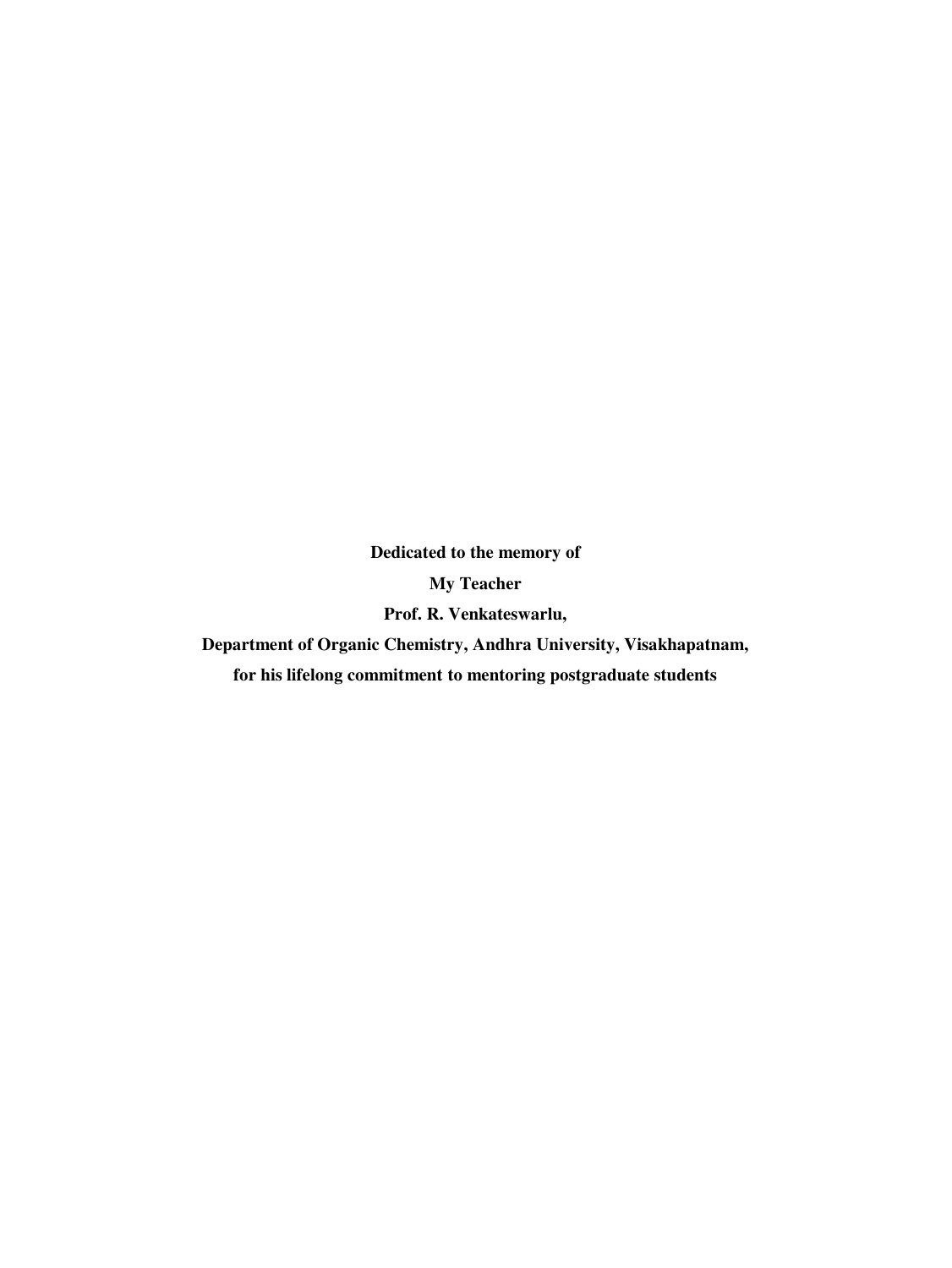**Dedicated to the memory of My Maternal uncle**  Dr. B. Malakonda Reddy <sub>M.B.B.S.</sub> **Who inspired me to serve the society**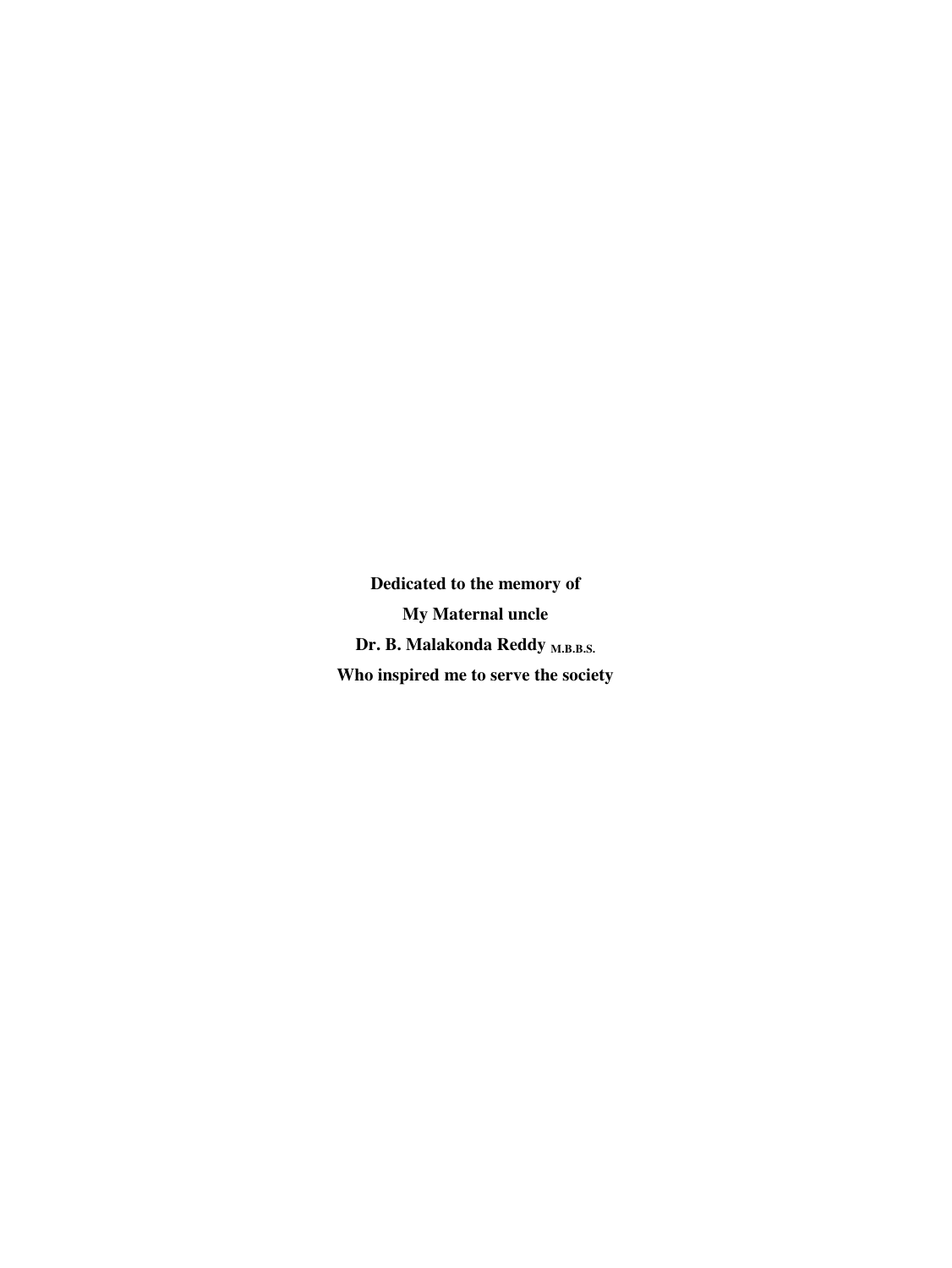# **Series Editor's Foreword**

Reactions involving nucleophilic carbon derived from organolithiums are the most versatile methods for carbon-carbon bond formation: these reagents are crucial to many synthetic strategies for simple as well as complex targets. The understanding of polar organolithiums and their reaction is therefore essential for all students of chemistry.

Organometallics Chemistry Primers (OCP) have been designed to provide concise introductions on organometallic reagents relevant to all students of chemistry and contain only the essential material that would normally be covered in an 8-10 lecture course. In this first primer of the series, Dr. D. Rama Sekhara Reddy, Mr. G. Naresh Babu provides, in an easy-to-read style, an excellent introduction to the complex topic of organolithiums. With this foundation, students will be much better equipped to tackle synthetic problems. This primer will be of interest to apprentice and master chemists alike.

- **- Dr. D. RAMA SEKHARA REDDY**
- **- Mr. G. NARESH BABU**

### **Preface**

This book is concerned with polar organolithiums and their use in organic synthesis. It will be useful in undergraduate, postgraduate chemistry courses and also to the practicing chemist looking for a concise overview of this area. Our aim is to provide sufficient information for the student to be able to propose polar organolithiums to solve synthetic problems, and also to avoid the pitfalls involved in their use.

We are indebted to the following people for helpful comments and criticism of the text: Dr T.E. Divakar, Dr Naganjaneyuly, and Dr B. Veeranjaneyulu.

I would also like to thank my wife for her constant encouragement.

#### - **Dr. D. RAMA SEKHARA REDDY**

I would also like to thank my parents for their constant encouragement.

- **Mr. G. NARESH BABU** 

**August 2021**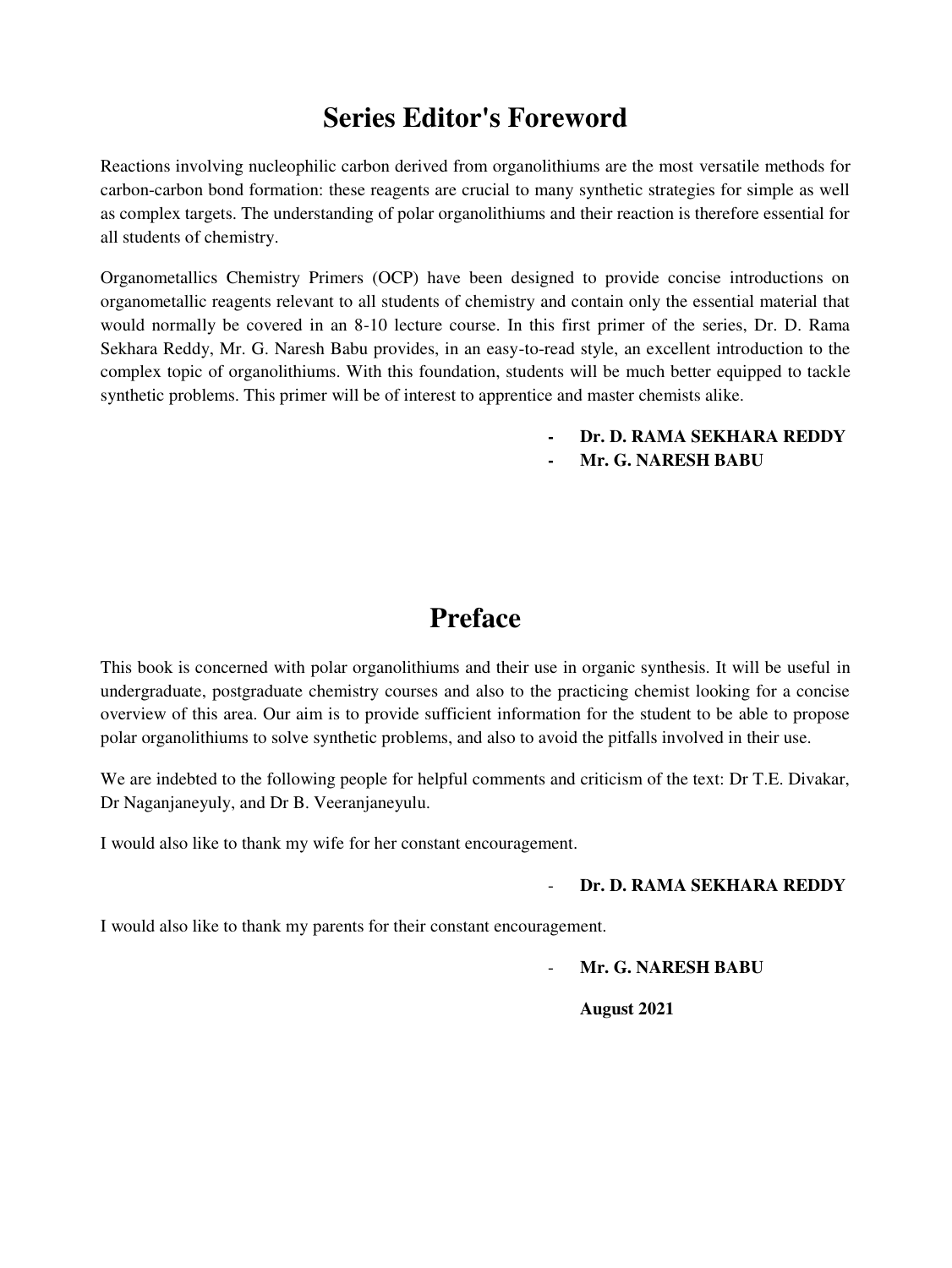#### **ABOUT THE AUTHOR**



Dr. D. Rama Sekhara Reddy has been serving as a Head of the Department, Department of chemistry, Krishna University, Machilipatnam, Andhra Pradesh, India. After taking over as Head of the Department, He has initiated several academic reforms such as public lectures, seminars, workshops and conferences to enrich the culture of research and teaching. In Gandhian mould, he believes that a classroom should be a base for the complete personality development of a student. With this in mind, Dr. D. Rama Sekhara Reddy strived to also promote sports and cultural activities in the Department.

Dr.D. Rama Sekhara Reddy received graduation (B.Sc.) from V.R. College, Nellore in the year 1998. He obtained post-graduation (M. Sc) from Acharya Nagarjuna University, Guntur in the year 2001 and he obtained his Ph.D from the Department of Organic Chemistry, Andhra University, Visakhapatnam, in the year 2009. During Doctoral Program he worked as JRF in a DST sponsored project under the guidance of Prof. R. Venkateswarlu. After completing his doctoral degree in the area of Natural products Chemistry in 2009 from India, he worked as Post-Doctoral Fellow at Institute of Biological Chemistry, Washington State University, WA, USA from 2009-2011and continued as Post-Doctoral Research Associate at Centre for Pharmacology, Pharmaceuticals and Pharmacology, The University of Trans-Disciplinary Health Sciences & Technology (Formerly named I-AIM), Bangalore, K.A, INDIA from 2011-2012.

Later in the year 2012, he joined as Assistant Professor in the Department of Chemistry, GITAM University, Visakhapatnam, A.P, INDIA. Further in the year 2013, he joined as Assistant Professor in the Department of Chemistry, Krishna University, Machilipatnam, A.P, INDIA. Currently he is acting as Head of the Chemistry Department.

Dr D. Rama Sekhara Reddy is one of the leading resource persons in the world of research and consultancy. He has guided research scholars for Ph.D programme. Under his supervision, two Ph.D Degrees have been awarded, currently, 6 research scholars are working with him. His main research interests include Natural products Chemistry, Organic Synthesis and Nanochemistry. He published 30 research publications in various national and international journals with a scientific reputation. He is currently serving as a potential reviewer for various Scopus, and SCI journals.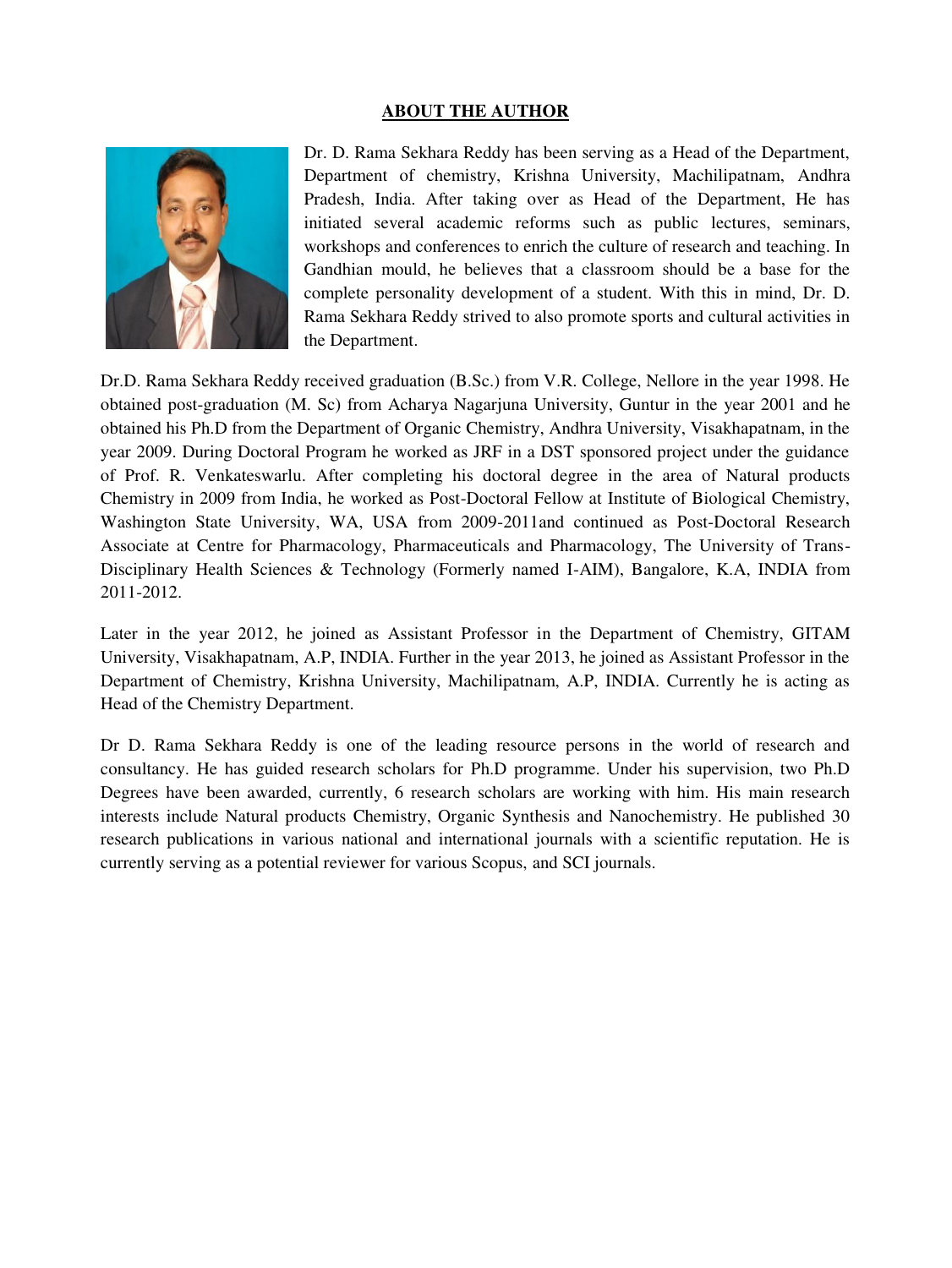| <b>Contents</b> |                                                                       | Page. No. |  |
|-----------------|-----------------------------------------------------------------------|-----------|--|
| 1.              | <b>Introduction of organolithium reagents</b>                         |           |  |
| 1.1.            | Origin and evolution of organolithium reagents                        | 001       |  |
| 1.2.            | Introduction of organolithium reagents                                | 001       |  |
| 1.3.            | Dual reactivity of the organolithium reagents                         | 002       |  |
| 2.              | Preparation methods of organolithium reagents                         |           |  |
| 2.1.            | Preparation via organomercury compounds reduction method              | 004       |  |
| 2.2.            | Preparation via organohalides reduction method                        | 004       |  |
| 2.3.            | Preparation via lithium-halogen exchange method                       | 007       |  |
| 2.3.1.          | Preparation of alkenyllithiums                                        | 008       |  |
| 2.3.2.          | Preparation of aryllithiums                                           | 009       |  |
| 2.3.3.          | Preparation of Hetero aryllithiums                                    | 010       |  |
| 2.3.4.          | Preparation of allyllithiums                                          | 010       |  |
| 2.3.5.          | Preparation of benzyllithiums                                         | 011       |  |
| 2.3.6.          | Preparation of propargyllithiums                                      | 011       |  |
| 2.4.            | Preparation via lithium-hydrogen exchange method or Metalation method | 011       |  |
| 2.4.1.          | Preparation of alkyllithiums                                          | 012       |  |
| 2.4.2.          | Preparation of alkenyllithiums                                        | 013       |  |
| 2.4.3.          | Preparation of $\alpha$ -Heteroatom substituted alkenyllithiums       | 013       |  |
| 2.4.4.          | Preparation of alkynyllithiums                                        | 014       |  |
| 2.4.5.          | Preparation of allyllithiums                                          | 014       |  |
| 2.4.6.          | Preparation of benzyllithiums                                         | 017       |  |
| 2.4.7.          | Preparation of propargyllithiums                                      | 017       |  |
| 2.4.8.          | Preparation of aryllithiums                                           | 017       |  |
| 2.4.9.          | Preparation of ortho-aryllithiums or ortho-lithiation                 | 018       |  |
| 2.4.10.         | Preparation of ortho-heteroaryllithiums                               | 020       |  |
| 2.5.            | Preparation via Lithium-Metal exchange (Transmetallation)             | 021       |  |
| 2.6.            | Preparation via Reductive addition method                             | 022       |  |
| 3.              | Properties of organolithium reagents                                  |           |  |
| 3.1.            | Aggregation property of organolithium reagents                        | 023       |  |
| 3.2.            | <b>Harpoon Bases</b>                                                  | 024       |  |
| 3.3.            | Schlosser's "super base"                                              | 025       |  |
| 4.              | Types of organolithium reagents                                       |           |  |
| 4.1.            | Alkylllithium reagents                                                | 026       |  |
| 4.1.1.          | Methyllithium reagents (me-Li)                                        | 026       |  |
| 4.1.2.          | Ethyllithium reagents (et-Li)                                         | 026       |  |
| 4.1.3.          | $n$ -Butyllithium reagents ( $n$ -BuLi)                               | 026       |  |
| 4.1.4.          | sec-Butyllithium reagents (sec-BuLi)                                  | 026       |  |
| 4.1.5.          | ter-Butyllithium reagents (ter-BuLi)                                  | 026       |  |
| 4.2.            | Alkenyllithium reagents or Vinyllithium reagents (vi-Li)              | 027       |  |
| 4.3.            | Alkenylalkyllithium reagents or Allyllithium reagents                 | 027       |  |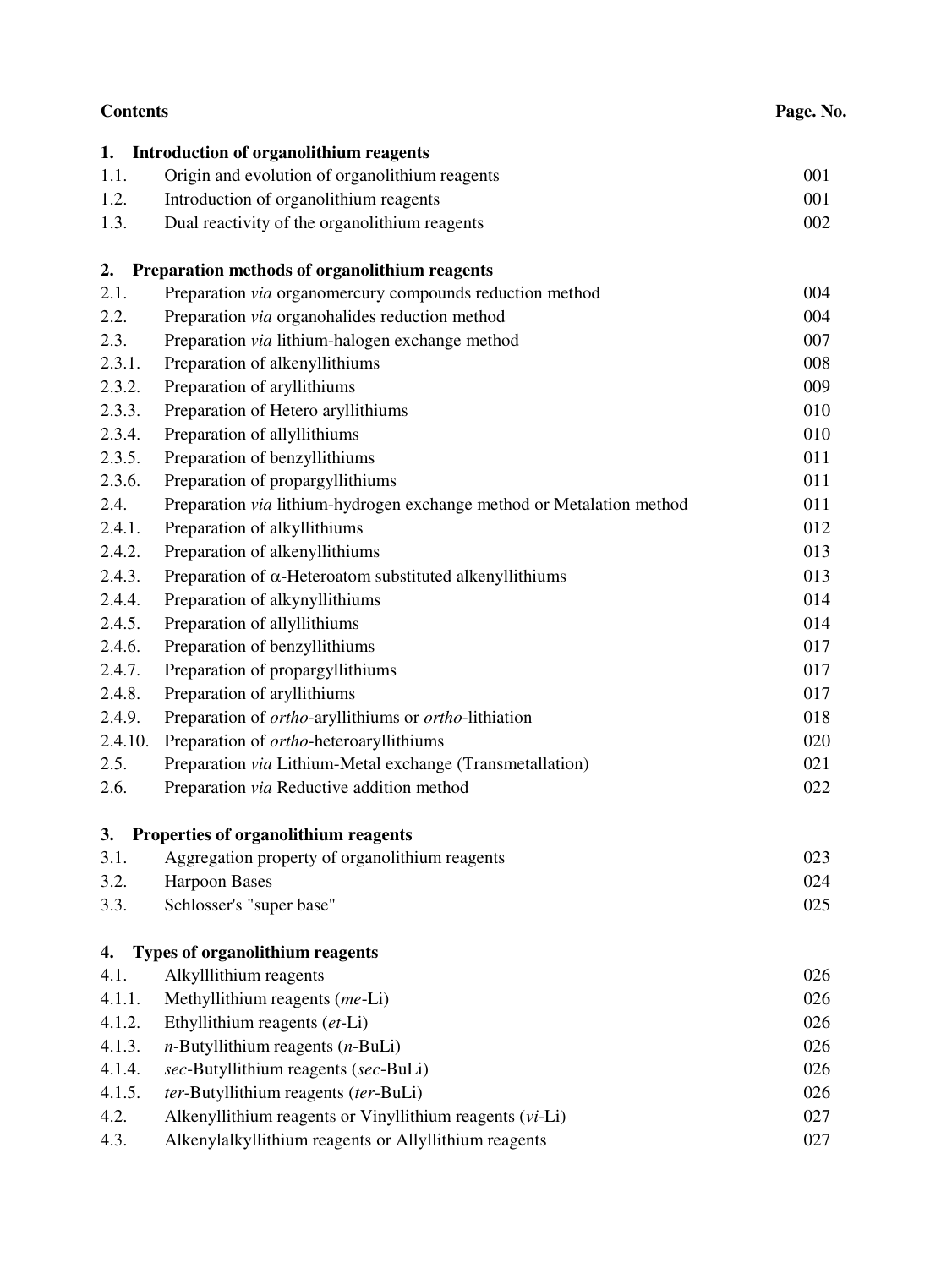| 4.4.   | Aryllithium reagents: or Phenyllithium reagents (ph-Li)                                             | 027 |  |
|--------|-----------------------------------------------------------------------------------------------------|-----|--|
| 4.5.   | Arylalkyllithium reagents: or Benzyllithium reagents (Ben-Li)                                       |     |  |
| 4.6.   | Heteryllithium reagents (he-Li)                                                                     |     |  |
|        |                                                                                                     |     |  |
| 5.     | <b>Reactions of organolithium reagents</b>                                                          |     |  |
| 5.1.   | Reactions of organolithium reagents with carbonyl compounds                                         | 029 |  |
| 5.1.1. | Reactions of organolithium reagents with simple carbonyl compounds                                  | 029 |  |
| 5.1.2. | Reactions of organolithium reagents with $\alpha, \beta$ , unsaturated carbonyl compounds           |     |  |
| 5.1.3. | Reactions of organolithium reagents with cyclic carbonyl compounds                                  | 033 |  |
| 5.1.4. | Reactions of organolithium reagents with Bicyclic carbonyl compounds                                |     |  |
| 5.1.5. | Reactions of organolithium reagents with $\alpha$ -asymmetric carbon atomed carbonyl compounds      |     |  |
|        |                                                                                                     | 036 |  |
| 5.2.   | Reactions of organolithium reagents with ketenes (R-C=C=O)                                          | 036 |  |
| 5.3.   | Reactions of organolithium reagents with isocyanates (R-N=C=O)                                      | 037 |  |
| 5.4.   | Reactions of organolithium reagents with imines (R-CH=NH) and iminium salts [R-CH=NH <sub>2</sub> ] |     |  |
|        | $T^+$                                                                                               | 037 |  |
| 5.5.   | Reactions of organolithium reagents with alkyl Cyanides (R-CN)                                      | 039 |  |
| 5.6.   | Reactions of organolithium reagents with isocyanides (R-NC)                                         | 039 |  |
| 5.7.   | Reactions of organolithium reagents with carbon dioxide $(CO2)$                                     | 047 |  |
| 5.8.   | Reactions of organolithium reagents with sulphur dioxide $(SO2)$                                    | 048 |  |
| 5.9.   | Reactions of organolithium reagents with sulphur dichloride $(SCl2)$                                | 049 |  |
| 5.10.  | Reactions of organolithium reagents with carbon disulphide $(CS_2)$                                 | 050 |  |
| 5.11.  | Reactions of organolithium reagents with carboxylic acids                                           | 050 |  |
| 5.12.  | Reactions of organolithium reagents with acid halides                                               | 053 |  |
| 5.13.  | Reactions of organolithium reagents with esters                                                     | 053 |  |
| 5.14.  | Reactions of organolithium reagents with lactones                                                   | 053 |  |
| 5.15.  | Reactions of organolithium reagents with carbonates                                                 | 054 |  |
| 5.16.  | Reactions of organolithium reagents with amides                                                     | 055 |  |
| 5.17.  | Reactions of organolithium reagents with alkyl halides (R-X)                                        | 056 |  |
| 5.18.  | Reactions of organolithium reagents with alkyl tosylates (R-OTs)                                    | 057 |  |
| 5.19.  | Reactions of organolithium reagents with epoxides                                                   | 058 |  |
| 5.20.  | Reactions of organolithium reagents with acetals                                                    | 061 |  |
| 5.21.  | Reactions of organolithium reagents cyclic with ethers                                              | 061 |  |
| 5.22.  | Reactions of organolithium reagents with alkenes                                                    | 062 |  |
| 5.23.  | Reactions of organolithium reagents with molecular oxygen                                           | 062 |  |
| 5.24.  | Reactions of organolithium reagents with peroxide reagents                                          | 063 |  |
| 5.25.  | Reactions of organolithium reagents with sulphur                                                    | 063 |  |
| 5.26.  | Reactions of organolithium reagents with disulphide                                                 | 064 |  |
| 5.27.  | Reactions of organolithium reagents with thiosulphonate ester                                       | 064 |  |
| 5.28.  | Reactions of organolithium reagents with selenium                                                   | 064 |  |
| 5.29.  | Reactions of organolithium reagents with diselenides                                                | 065 |  |
| 5.30.  | Reactions of organolithium reagents with tellurium                                                  | 065 |  |
| 5.31.  | Reactions of organolithium reagents with silicon compounds                                          | 066 |  |
| 5.32.  | Reactions of organolithium reagents with tin compounds                                              | 066 |  |
| 5.33.  | Reactions of organolithium reagents with phosphorus P(III)&P(V) compounds                           | 067 |  |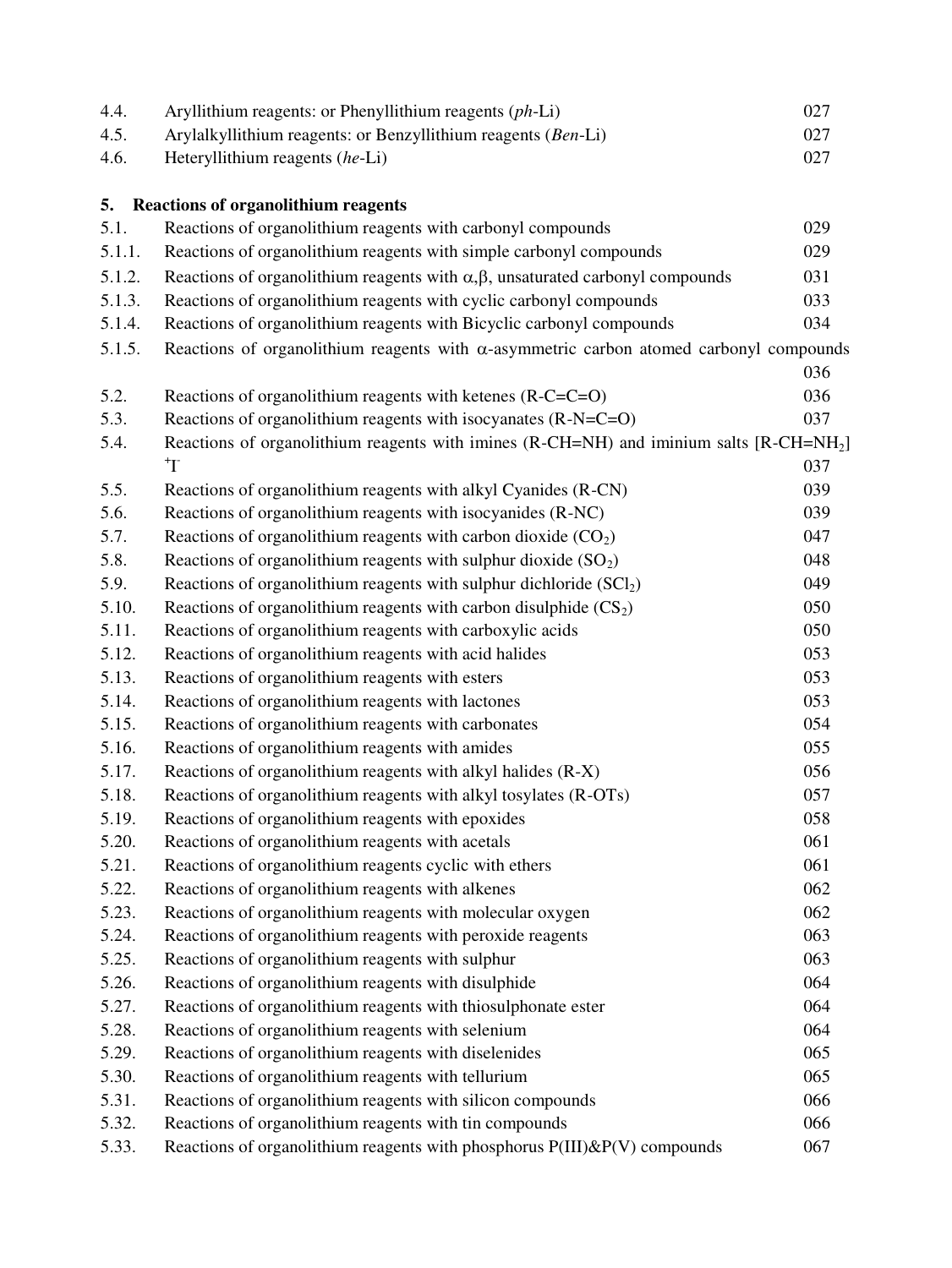| 5.34.                                                                                      | Reactions of organolithium reagents with tosylhydrazones of carbonyl compounds (Shapiro                              |            |  |  |  |
|--------------------------------------------------------------------------------------------|----------------------------------------------------------------------------------------------------------------------|------------|--|--|--|
|                                                                                            | reaction)                                                                                                            | 069        |  |  |  |
| 5.35.                                                                                      | Reactions of organolithium reagents with the dibromoalkene (Corey-Fuchs reaction)                                    | 081        |  |  |  |
| 5.36.                                                                                      | Reactions of organolithium reagents with $\alpha$ - hydrogenated alkyl, alkyl ethers ([1,2]-Wittig<br>Rearrangement) | 084        |  |  |  |
| 5.37.                                                                                      | Reactions of organolithium reagents with $\alpha$ - hydrogenated alkyl, allyl ethers ([2,3]-Wittig                   |            |  |  |  |
|                                                                                            | Rearrangement)                                                                                                       | 084        |  |  |  |
| 5.38.                                                                                      | Reactions of organolithium reagents with 1,3 dithianes (Corey-Seebach Umpolung reaction)                             |            |  |  |  |
|                                                                                            |                                                                                                                      | 085        |  |  |  |
| 5.39.                                                                                      | Reactions of organolithium reagents with diisopropylamine                                                            | 093        |  |  |  |
| 5.40.                                                                                      | Reactions of organolithium reagents with hexamethyldisilazane                                                        | 093        |  |  |  |
|                                                                                            |                                                                                                                      |            |  |  |  |
| 6.                                                                                         | Derivatives of organolithium reagents                                                                                |            |  |  |  |
| 6.1.<br>6.1.1.                                                                             | Lithium diisopropylamide (LDA).                                                                                      | 094<br>094 |  |  |  |
|                                                                                            | Introduction of Lithium diisopropylamide (LDA)                                                                       |            |  |  |  |
| 6.1.2.                                                                                     | Preparation of Lithium diisopropylamide (LDA)                                                                        | 094        |  |  |  |
| 6.1.3.                                                                                     | Properties of Lithium diisopropylamide (LDA)                                                                         | 094        |  |  |  |
| 6.1.4.                                                                                     | Reactions of Lithium diisopropylamide (LDA)                                                                          | 094        |  |  |  |
| 6.1.4.1.                                                                                   | Reactions of Lithium diisopropylamide (LDA) with carbonyl compounds                                                  | 094        |  |  |  |
| 6.1.4.1.1.                                                                                 | Alkylation                                                                                                           | 098        |  |  |  |
| 6.1.4.1.2.                                                                                 | Acylation                                                                                                            | 098        |  |  |  |
| 6.1.4.1.3.                                                                                 | Sillyl-enol ethers formation                                                                                         | 099        |  |  |  |
| 6.1.4.1.4.                                                                                 | $\alpha$ -selenation                                                                                                 | 099        |  |  |  |
| 6.1.4.2.                                                                                   | Reactions of Lithium diisopropylamide (LDA) with carboxylic acids                                                    | 102        |  |  |  |
| 6.1.4.3.                                                                                   | Reactions of Lithium diisopropylamide (LDA) with esters and cyclic esters                                            | 102        |  |  |  |
| 6.1.4.4.                                                                                   | Reactions of Lithium diisopropylamide (LDA) with Amides (Nitriles formation)                                         | 104        |  |  |  |
| 6.1.4.5.                                                                                   | Reactions of Lithium diisopropylamide (LDA) with Heterocyclic compounds                                              | 104        |  |  |  |
| 6.1.4.5.1.                                                                                 | Reactions of Lithium diisopropylamide (LDA) with Quinoline                                                           | 104        |  |  |  |
| 6.2.                                                                                       | Lithium hexamethyldisilazide (LHMDS)                                                                                 | 105        |  |  |  |
| 6.2.1.                                                                                     | Introduction of Lithium hexamethyldisilazide (LHMDS)                                                                 | 105        |  |  |  |
| 6.2.2.                                                                                     | Preparation of Lithium hexamethyldisilazide (LHMDS)                                                                  | 105        |  |  |  |
| 6.2.3.                                                                                     | Properties of Lithium hexamethyldisilazide (LHMDS)                                                                   | 105        |  |  |  |
| 7. Objective questions on organolithium reagents and derivatives of organolithium reagents |                                                                                                                      |            |  |  |  |
| 7.1.                                                                                       | CSIR-UGC-NET CHEMICAL SCIENCES PREVIOUS YEAR QUESTIONS.                                                              | 106        |  |  |  |
| 7.1.1.                                                                                     | CSIR-UGC-NET-JUNE-2011; MODEL QUESTION PAPER (OFFICIAL); Q.NO:134.                                                   | 107        |  |  |  |
| 7.1.2.                                                                                     | CSIR-UGC-NET-JUNE-2011; BOOKLET-B; Q.NO:081.                                                                         | 108        |  |  |  |
| 7.1.3.                                                                                     | CSIR-UGC-NET-DECE-2011; BOOKLET-B; Q.NO:073.                                                                         | 109        |  |  |  |
| 7.1.4.                                                                                     | CSIR-UGC-NET-DECE-2011; BOOKLET-B; Q.NO:095.                                                                         | 110        |  |  |  |
| 7.1.5.                                                                                     | CSIR-UGC-NET-DECE-2012; BOOKLET-A; Q.NO:145.                                                                         | 112        |  |  |  |
| 7.1.6.                                                                                     | CSIR-UGC-NET-JUNE-2014; BOOKLET-A; Q.NO:113.                                                                         | 113        |  |  |  |
| 7.1.7.                                                                                     | CSIR-UGC-NET-DECE-2014; BOOKLET-A; Q.NO:046.                                                                         | 114        |  |  |  |
| 7.1.8.                                                                                     | CSIR-UGC-NET-DECE-2014; BOOKLET-A; Q.NO:120.                                                                         | 115        |  |  |  |
| 7.1.9.                                                                                     | CSIR-UGC-NET-DECE-2016; BOOKLET-A; Q.NO:113.                                                                         | 117        |  |  |  |
| 7.1.10.                                                                                    | CSIR-UGC-NET-DECE-2017; BOOKLET-A; Q.NO:081.                                                                         | 118        |  |  |  |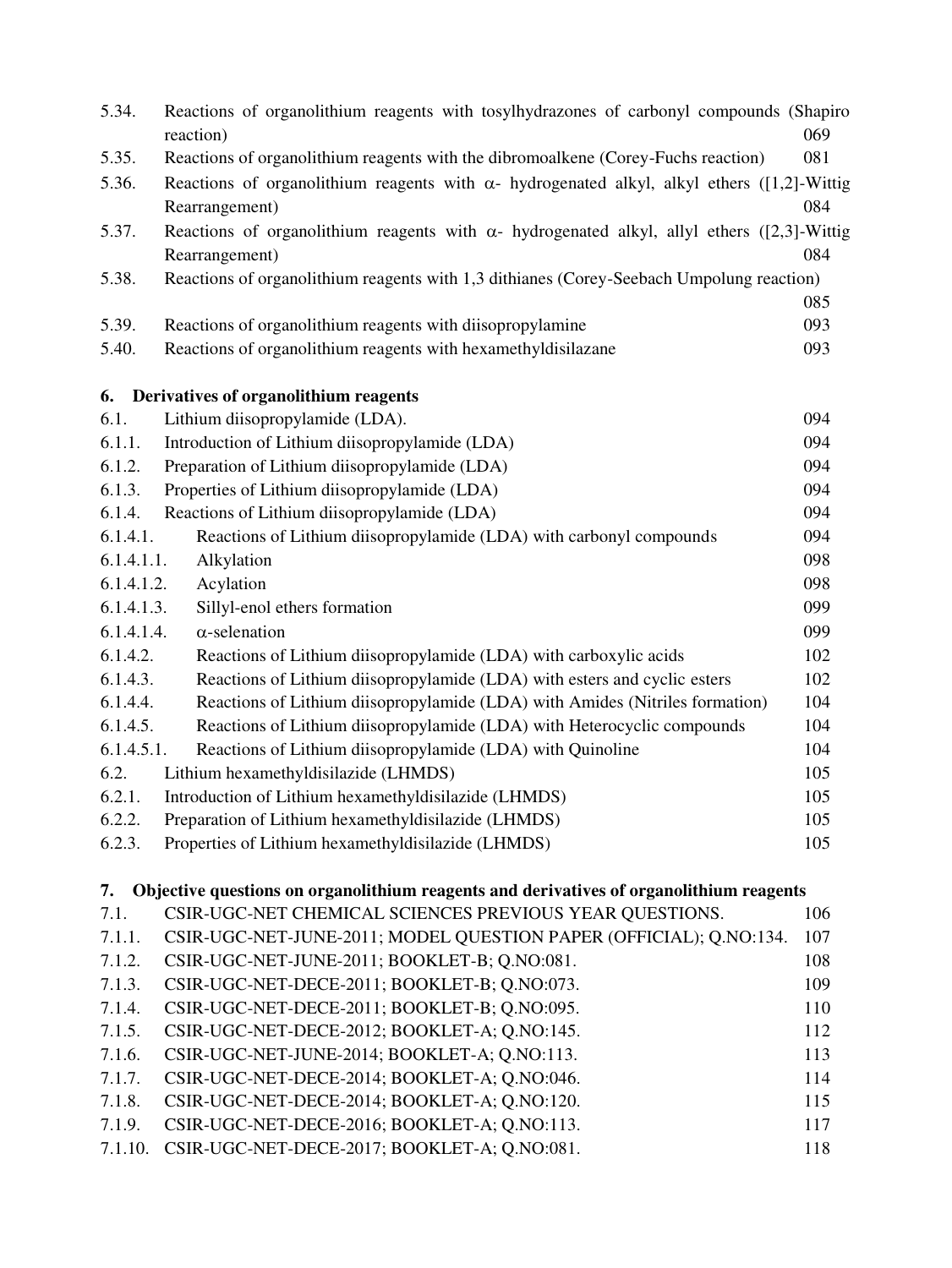| 7.1.11. CSIR-UGC-NET-DECE-2017; BOOKLET-A; Q.NO:097.     | 119 |
|----------------------------------------------------------|-----|
| 7.1.12. CSIR-UGC-NET-JUNE-2018; BOOKLET-A; Q.NO:038.     | 121 |
| 7.1.13. CSIR-UGC-NET-DECE-2018; BOOKLET-A; Q.NO:091.     | 122 |
| 7.1.14. CSIR-UGC-NET-DECE-2018; BOOKLET-A; Q.NO:093.     | 123 |
| 7.1.15. CSIR-UGC-NET-JUNE-2019; BOOKLET-A; Q.NO:081.     | 124 |
| 7.1.16. CSIR-UGC-NET-JUNE-2019; BOOKLET-A; Q.NO:087.     | 125 |
| 7.1.17. CSIR-UGC-NET-JUNE-2019; BOOKLET-A; Q.NO:093.     | 126 |
| 7.1.18. CSIR-UGC-NET-JUNE-2019; BOOKLET-A; Q.NO:096.     | 128 |
| 7.1.19. CSIR-UGC-NET-DECE-2019 (*); BOOKLET-B; Q.NO:083. | 129 |
|                                                          |     |